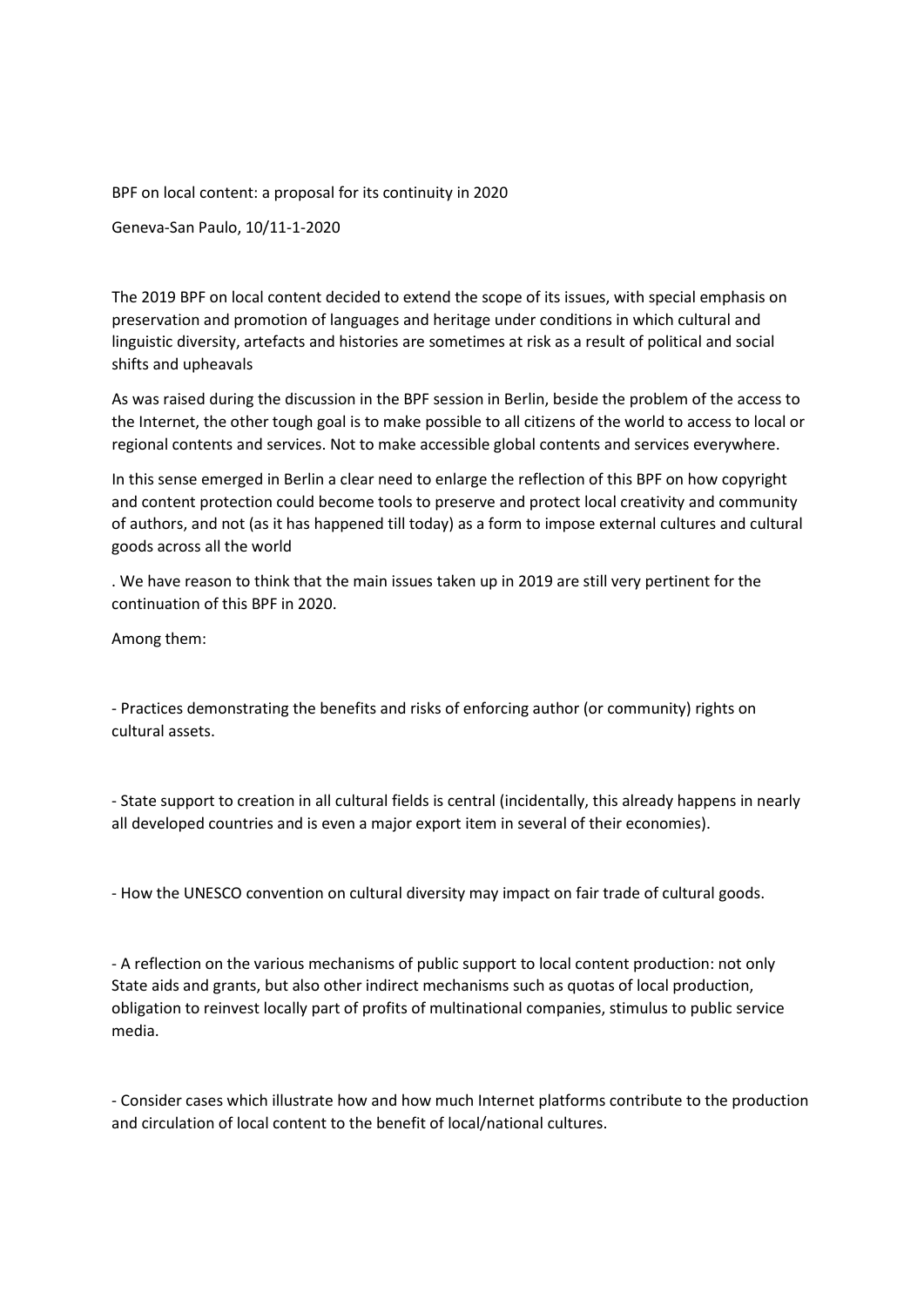- Development of local capacities for proper digitization of local content, including an enabling environment to secure digital assets while minimizing barriers to their broad use.

- Development of local capacities to use cryptography for protection of sensitive content. Include the creative use of local networks and encrypted tools by communities to protect their content without renouncing to broader communication in a safer way. This includes the free use of locally available spectrum to effectively enable community networks and media.

The BPF on local contents continues to be an opportunity to reflect about these issues, some of which go beyond enabling production of local culture. A summary of recommendations of the 2019 BPF is relevant:

- With the onslaught of imposed development discourses and practices, with limited ability to shield vulnerable local communities from their impact, we need to devise ways to mitigate and altogether stop the dilution of local specificities in the name of global modernity.

- Build up the repository of indigenous populations and cultures, through safe networking as a tool to preserve knowledge, enhance cultural assets, including enhancing capacity for digitalization of local assets.

- Local governments and administrations should respect and foster free/libre and open source software (FLOSS) and promote local technologies.

- Encourage appropriate, localized, eco-responsible technologies compatible with local values and that do not enforce dominant biases.

- Advocate for public policies which effectively preserve local indigenous languages, with adequate planning, effective government support and supporting budget.

- Effective policy is needed to support digitalization of existing archives and historical records along with resource-based and economic support for researchers and technicians working on documenting and disseminating diverse local languages and cultural heritage and traditions. Public/state media infrastructure should join these efforts.

- Active participation of speakers in the use, documentation, dissemination and revitalization of their own languages is essential.